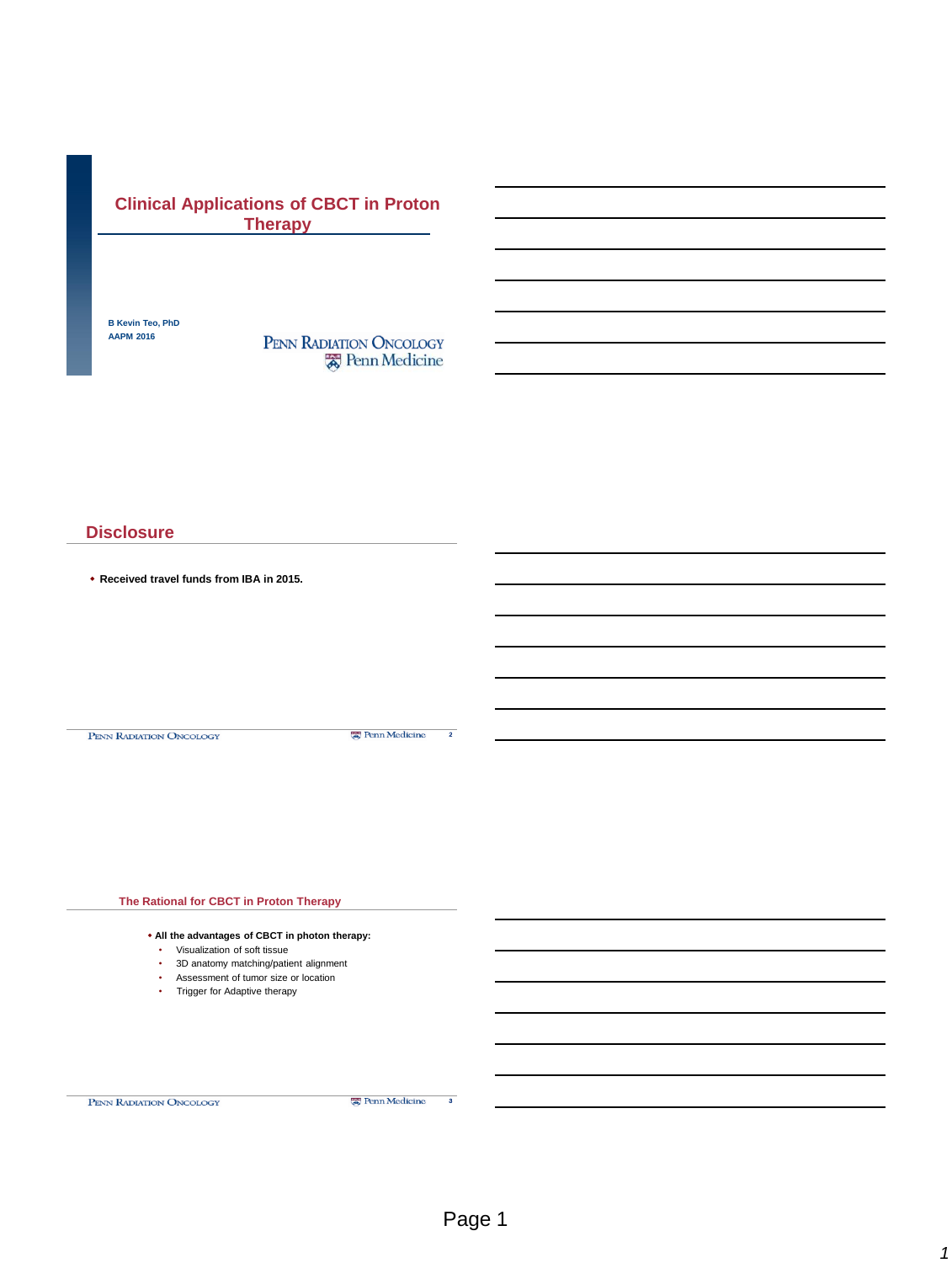**Gantry Mounted CBCT System (IBA)**







PENN RADIATION ONCOLOGY

需 Penn Medicine

5

#### **Assessment of Changes in Beam Path**



PENN RADIATION ONCOLOGY

6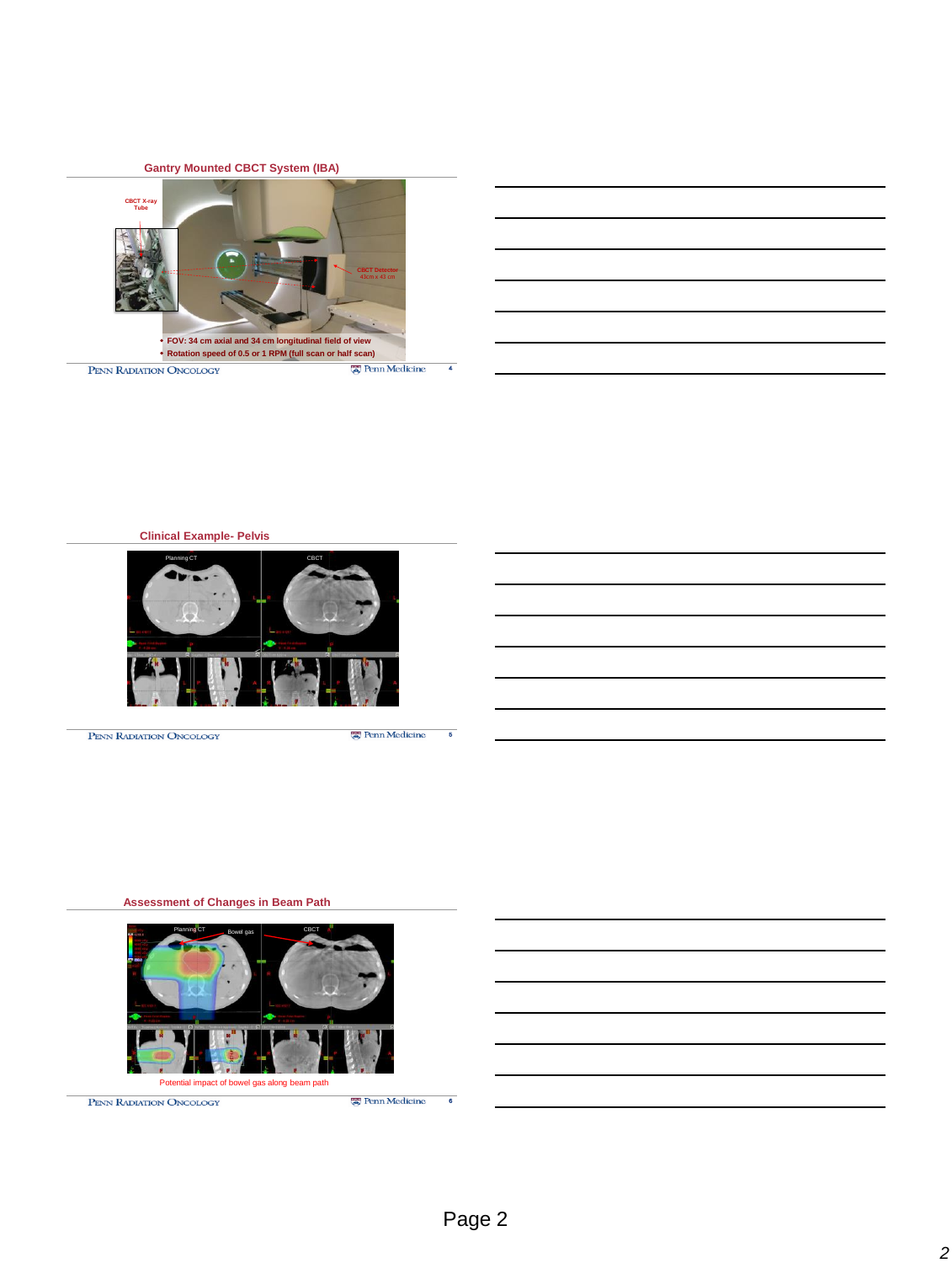

**Assessment of Daily Organ Filling**



**Qualitative Assessment of Lung CBCT**



PENN RADIATION ONCOLOGY

9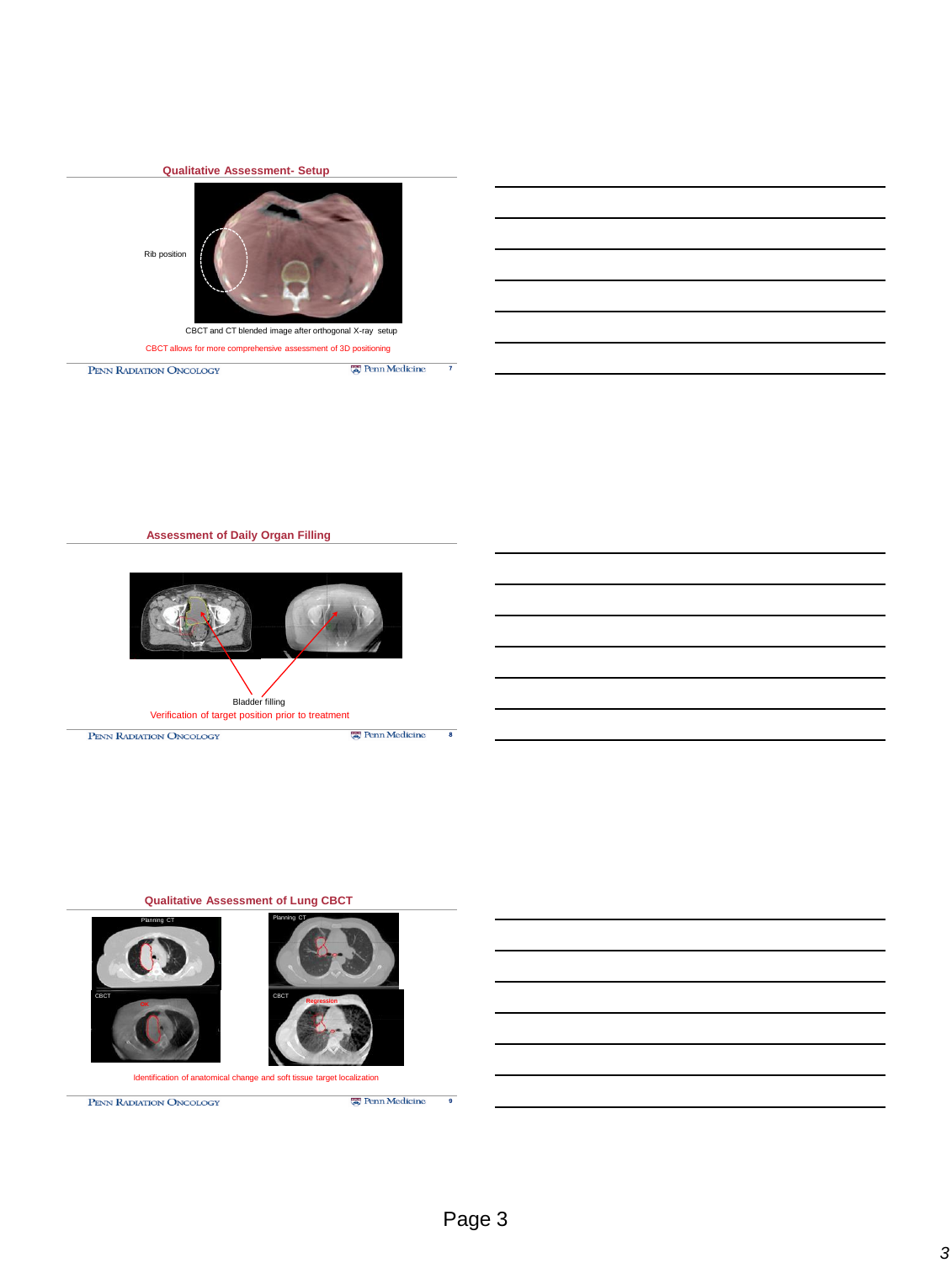#### **Complex Anatomical Change**





PENN RADIATION ONCOLOGY

Penn Medicine

10

#### **Other Types of Anatomical Change**



PENN RADIATION ONCOLOGY



**Ex** Penn Medicine 11

# **Dynamics of Pleural Effusion and Atelectasis**







development of pleural effusion clearance of pleural effusion Anatomical change will impact proton range, periodic assessment during treatment is necessary

PENN RADIATION ONCOLOGY

**E** Penn Medicine  $\overline{12}$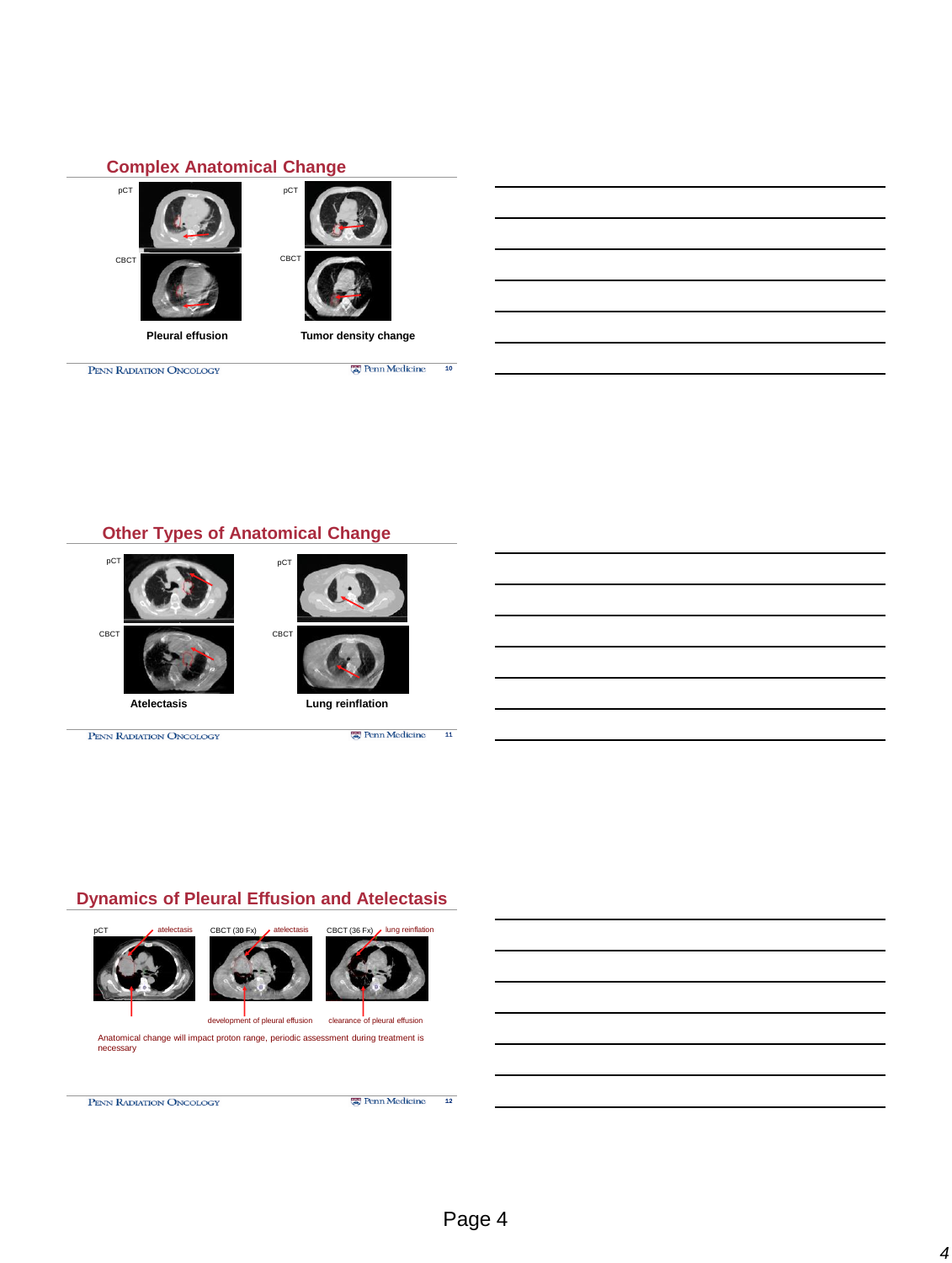#### **Beyond Qualitative Assessment**



PENN RADIATION ONCOLOGY

**E** Penn Medicine 13

#### **Quantitative Analysis of CBCT**

- **Proton range assessment**
- **3D dose estimation to target and OARs**
- **Dosimetric and geometric indicators**
- **Trigger for adaptive proton therapy**

PENN RADIATION ONCOLOGY

需 Penn Medicine

14

#### **Limitations of CBCT for Dose Calculation**

- **Proton dose calculation is more sensitive to HU uncertainties than photon therapy**
- **CBCT cannot be used directly for dose calculation unless HU accuracy is verified**



PENN RADIATION ONCOLOGY

15

需 Penn Medicine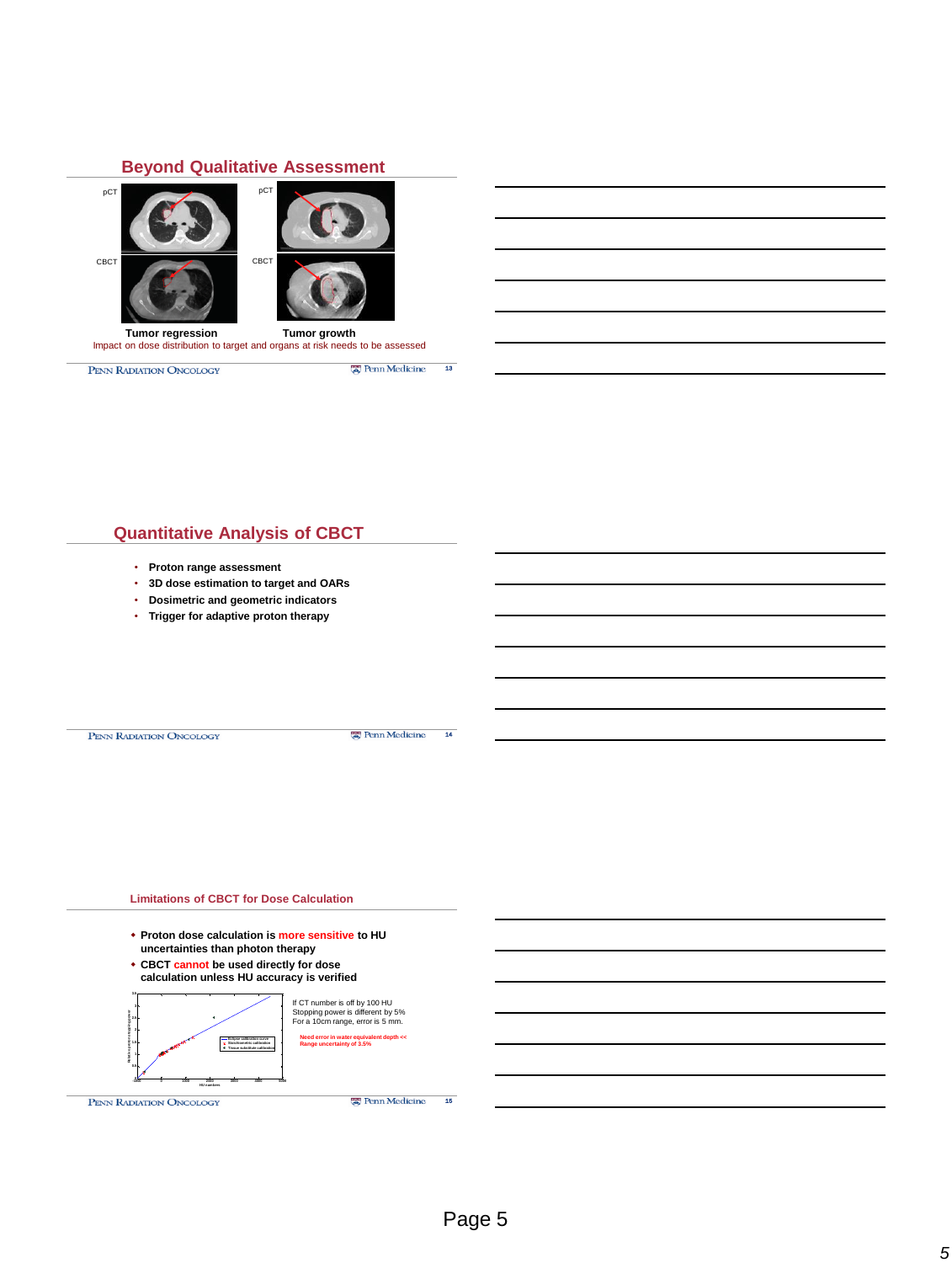#### **Limitations of CBCT for Dose Calculation**

 **Beam hardening and scatter artifacts (dark streaks between high density structures, cupping artifacts)**





 **Motion artifacts (streaking)**

PENN RADIATION ONCOLOGY

**E** Penn Medicine 16

#### **Improving Accuracy of CBCT HUs for Dose Calculation**

- **1) Deformable Image Registration (DIR) approach -Deform planning CT to geometry of CBCT** *C Veiga et al, IJROBP 95 549 (2016)*
- *2) A priori* **CT based scatter correction** *Y-K-Park et al, Med Phys 42 4449 (2015)*



PENN RADIATION ONCOLOGY

CBCT with *a priori* CT based scatter correction

scatter correction

**Penn Medicine** 

17

## **From CBCT to a Virtual CT (vCT)**

#### **Deform planning CT to geometry of CBCT**







Limitations:<br>
(1) Complex anatomical change not handled<br>
correctly by deformable image registration<br>
(DIR) software<br>
(2) Subtle changes in lung/tumor density not<br>
accounted for<br>
C Veiga et al. UROBP 95 549 (2016)

PENN RADIATION ONCOLOGY

**Method works in most cases**



Page 6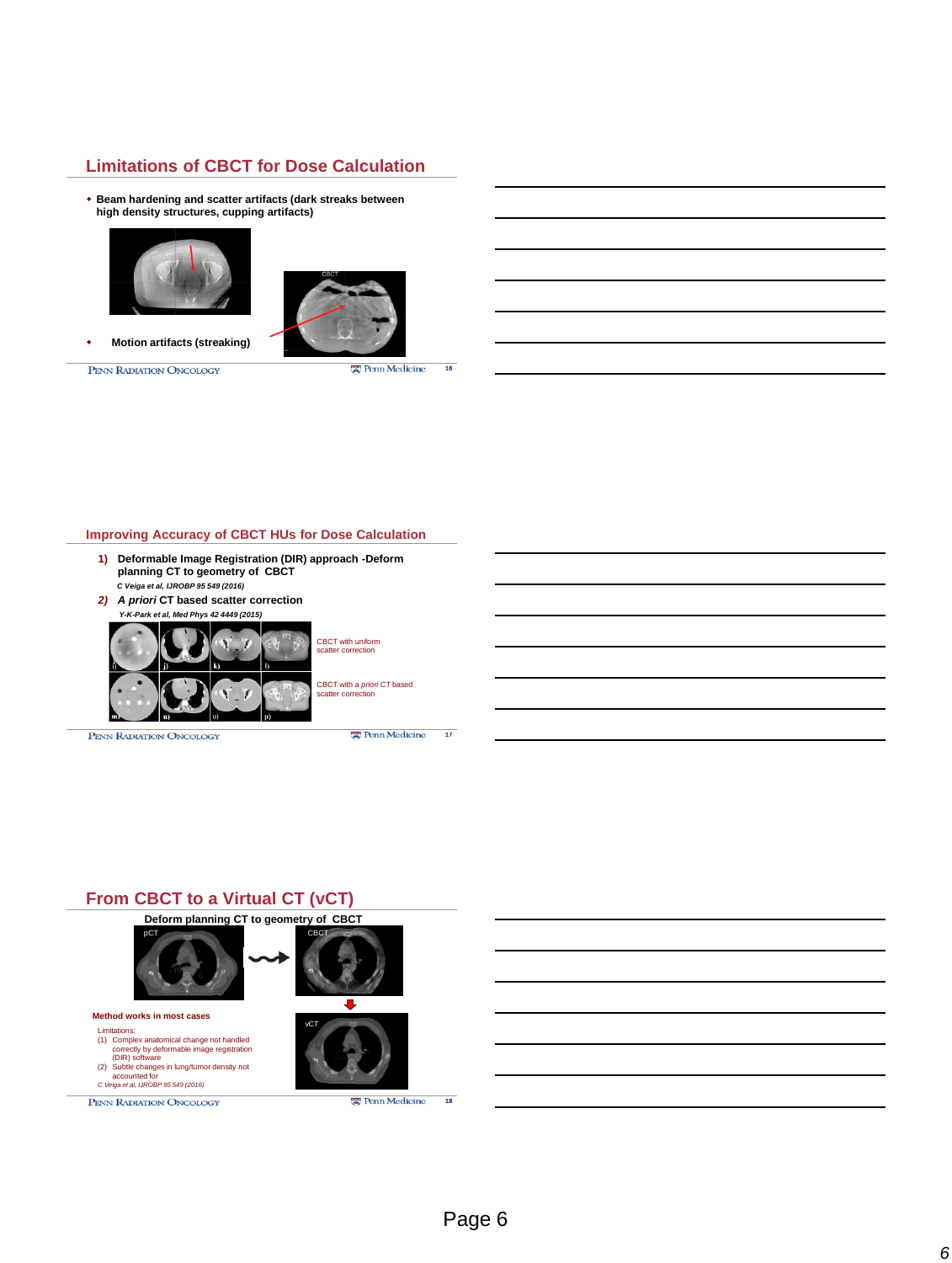### **Correction for Large Tumor Regression**

Identify gross DIR errors between CBCT and vCT and replace HU with lung or tissue density vCT Corrected vCT CBCT Large tumor regression Penn Medicine  $19$ PENN RADIATION ONCOLOGY

## **Correction for Lung Changes**

Atelectasis: Not handled correctly by deformable image registration CBCT vCT Corrected vCT Lung reinflation 需 Penn Medicine PENN RADIATION ONCOLOGY 20

## **Comparison of Virtual CT with Rescan CT**

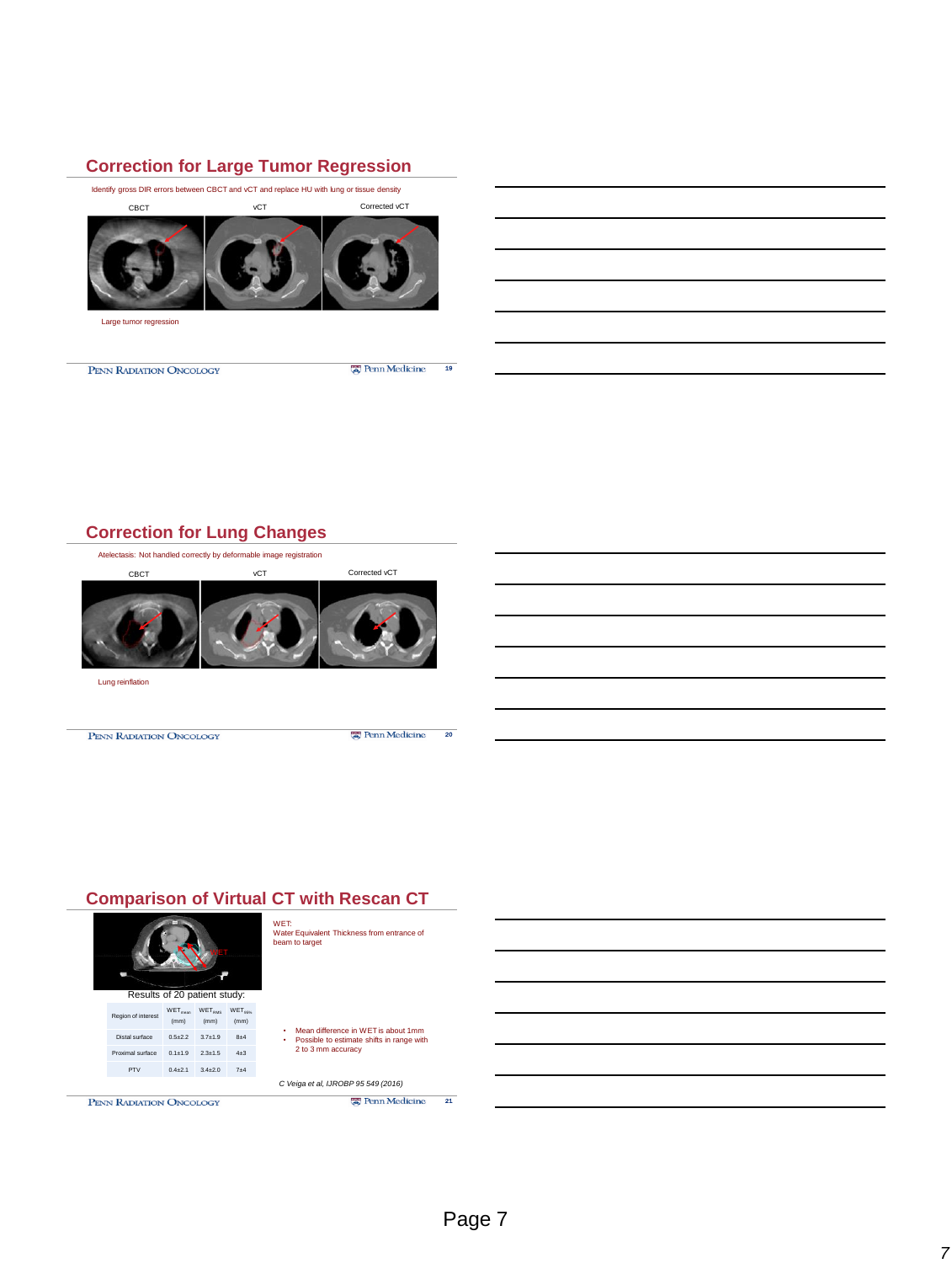



### **Traditional Analysis with vCT**





#### **Summary:**

- **Patient setup and 3D anatomical assessment (qualitative) will be primary use of CBCT**
- **Quantitative analysis requires accurate HUs in CBCT**  • **CBCT may be used to determine need for adaptive therapy**

**PENN RADIATION ONCOLOGY** 

24

**Penn Medicine**